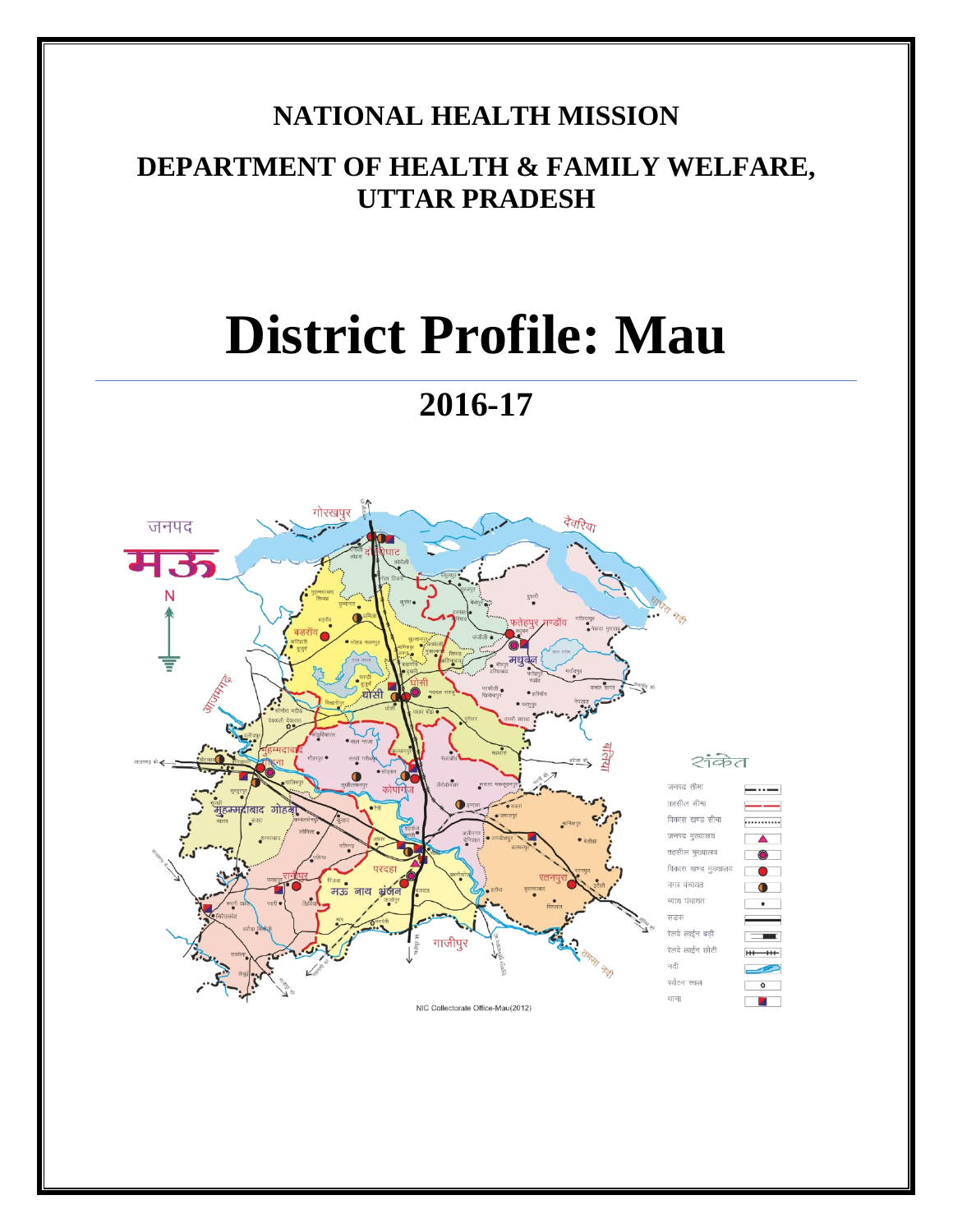## **District Profile:**

|                                                         | Mau                         | <b>Uttar Pradesh</b> |
|---------------------------------------------------------|-----------------------------|----------------------|
| Rural Population (In lakhs) (Census 2011)               | 1702835                     | 1551.11              |
| Number of Districts (RHS 2014)                          |                             | 75                   |
| Number of Sub District (Tehsil/Taluka etc.) Census 2011 | 4                           | 312                  |
| Number of Villages (RHS 2014)                           | 1496                        | 106704               |
| Number of District Hospitals (RHS 2014)                 | $\mathcal{D}_{\mathcal{L}}$ | 160                  |
| Number of Community Health Centres (RHS 2014)           | 6                           | 773                  |
| Number of Primary Health Centres (RHS 2014)             | 39                          | 3497                 |
| Number of Sub Centres (RHS 2014)                        | 225                         | 20521                |

## **Demographic Profile**

| <b>Indicator</b>                                   | <b>Mau</b> | <b>Uttar Pradesh</b> |
|----------------------------------------------------|------------|----------------------|
| Total Population (In Crore) (Census 2011)          | 0.22       | 19.96                |
| Decadal Growth (%) (Census 2001)                   | 28.23      | 20.09                |
| Crude Birth Rate (SRS 2014)                        | 27.2       | 27.2                 |
| Crude Death Rate (SRS 2014)                        | 7.7        | 7.7                  |
| Natural Growth Rate (SRS 2014)                     | 19.5       | 19.5                 |
| Sex Ratio (Census 2011)                            | 978        | 908                  |
| Child Sex Ratio (Census 2011)                      | 946        | 899                  |
| Schedule Caste population (In Crore) (Census 2001) | .04        | 3.51                 |
| Schedule Tribe population (in crore) (Census 2001) | .002       | 0.011                |
| Total Literacy Rate (%) (Census 2011)              | 75.16      | 69.72                |
| Male Literacy Rate (%) (Census 2011)               | 84.61      | 79.24                |
| Female Literacy Rate (%) (Census 2011)             | 65.59      | 59.26                |

## **Status of Health Indicators**

| <b>Indicators</b>         | <b>Mau</b>      |              | % Decline | <b>Uttar Pradesh</b> |           | % Decline |
|---------------------------|-----------------|--------------|-----------|----------------------|-----------|-----------|
|                           |                 |              | (MH)      |                      |           | (MH)      |
| <b>Infant Mortality</b>   | 71              | 50           | 29.57%    | 71                   | 50        | 29.57%    |
| Rate                      | $(SRS-2006)$    | $(SRS-2014)$ |           | (SRS-                | $(SRS -$  |           |
|                           |                 |              |           | 2006)                | 2014)     |           |
| Neo-Natal                 | 46              | 35           | 23.91%    | 46                   | 35        | 23.91%    |
| <b>Mortality Rate</b>     | (SRS 2006)      | $(SRS-2014)$ |           | (SRS)                | $(SRS-$   |           |
|                           |                 |              |           | 2006)                | 2014)     |           |
| <b>Maternal Mortality</b> | 440             | 285          | 35.22%    | 440                  | 285       | 35.22%    |
| Ratio                     | $(SRS 2004-06)$ | (SRS 2011-   |           | (SRS)                | (SRS      |           |
|                           |                 | 13)          |           | $2004-06$            | $2011-13$ |           |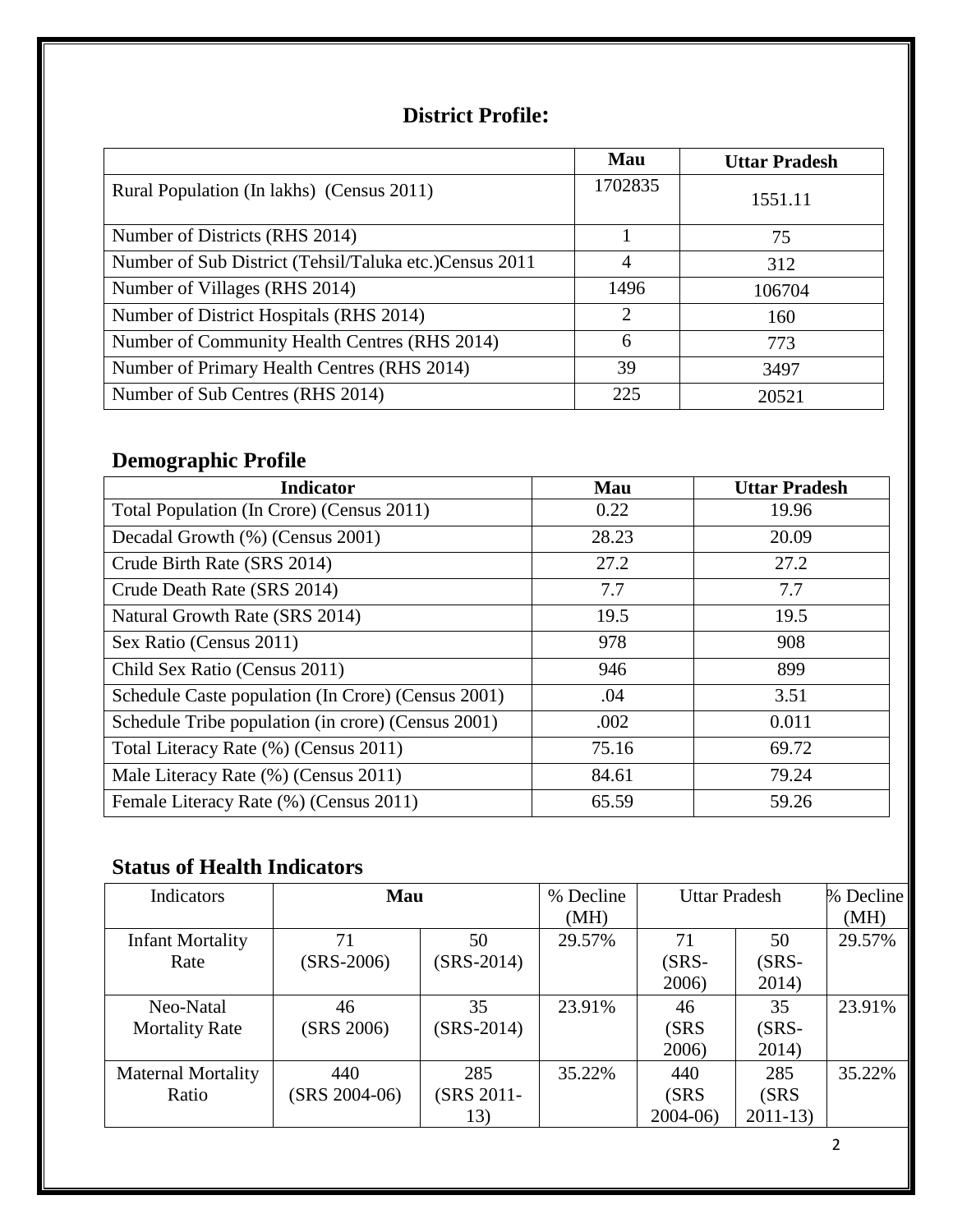| <b>Total Fertility Rate</b> | 4.2          | 3.1        | 26.19%  | 4.2   | 3.1   | 26.19% |
|-----------------------------|--------------|------------|---------|-------|-------|--------|
|                             | $(SRS-2006)$ | (SRS 2014) |         | (SRS- | (SRS  |        |
|                             |              |            |         | 2006) | 2014) |        |
| Under-five                  |              | 64         | 29.67 % | 91    | 64    | 29.67% |
| <b>Mortality Rate</b>       | (SRS 2008)   | (SRS 2013) |         | (SRS  | (SRS  |        |
|                             |              |            |         | 2008) | 2013) |        |

# **Progress under Health Systems Strengthening**

| <b>Activity</b>                 | <b>Status</b>                                                                                                                |                                                                                                                                                                                   |  |  |                                                                                                                                                                                                                                                                                                                                                          |                                                                                                                                                                                                                                                                                                                                                                                   |
|---------------------------------|------------------------------------------------------------------------------------------------------------------------------|-----------------------------------------------------------------------------------------------------------------------------------------------------------------------------------|--|--|----------------------------------------------------------------------------------------------------------------------------------------------------------------------------------------------------------------------------------------------------------------------------------------------------------------------------------------------------------|-----------------------------------------------------------------------------------------------------------------------------------------------------------------------------------------------------------------------------------------------------------------------------------------------------------------------------------------------------------------------------------|
| 24x7 PHCs                       |                                                                                                                              |                                                                                                                                                                                   |  |  |                                                                                                                                                                                                                                                                                                                                                          |                                                                                                                                                                                                                                                                                                                                                                                   |
| Functioning as<br><b>FRUs</b>   |                                                                                                                              |                                                                                                                                                                                   |  |  |                                                                                                                                                                                                                                                                                                                                                          |                                                                                                                                                                                                                                                                                                                                                                                   |
| <b>ASHAs Selected</b>           |                                                                                                                              | 1867 ASHAs have been engaged<br>(1746 have been trained in 1 <sup>st</sup> Module, and 1629 ASHAs are trained<br>upto $5th$ Module and 1196 ASHAs trained in Round-1 & 1191 ASHAs |  |  |                                                                                                                                                                                                                                                                                                                                                          |                                                                                                                                                                                                                                                                                                                                                                                   |
| Contractual<br>appointments     |                                                                                                                              |                                                                                                                                                                                   |  |  |                                                                                                                                                                                                                                                                                                                                                          |                                                                                                                                                                                                                                                                                                                                                                                   |
| Rogi Kalyan<br>Samiti           |                                                                                                                              |                                                                                                                                                                                   |  |  |                                                                                                                                                                                                                                                                                                                                                          |                                                                                                                                                                                                                                                                                                                                                                                   |
| <b>VHSNCs</b>                   |                                                                                                                              | Out of 1497 villages, 684 villages constituted VHSNCs.                                                                                                                            |  |  |                                                                                                                                                                                                                                                                                                                                                          |                                                                                                                                                                                                                                                                                                                                                                                   |
| <b>DLVMCs</b>                   |                                                                                                                              | Completion of formation of DLVMC has been reported.                                                                                                                               |  |  |                                                                                                                                                                                                                                                                                                                                                          |                                                                                                                                                                                                                                                                                                                                                                                   |
| <b>VHNDs</b>                    |                                                                                                                              |                                                                                                                                                                                   |  |  |                                                                                                                                                                                                                                                                                                                                                          |                                                                                                                                                                                                                                                                                                                                                                                   |
| <b>ERS</b>                      |                                                                                                                              |                                                                                                                                                                                   |  |  |                                                                                                                                                                                                                                                                                                                                                          |                                                                                                                                                                                                                                                                                                                                                                                   |
| <b>MMU</b>                      | District.                                                                                                                    |                                                                                                                                                                                   |  |  |                                                                                                                                                                                                                                                                                                                                                          |                                                                                                                                                                                                                                                                                                                                                                                   |
| Ambulance                       | An approval of 0 ambulances has been given to the District.                                                                  |                                                                                                                                                                                   |  |  |                                                                                                                                                                                                                                                                                                                                                          |                                                                                                                                                                                                                                                                                                                                                                                   |
| Infrastructure<br>Strengthening | New Construction<br>Renovation/Up gradation<br>Facility<br>Sanctioned<br>Sanctioned<br>Completed<br>Completed<br>0<br>0<br>6 |                                                                                                                                                                                   |  |  |                                                                                                                                                                                                                                                                                                                                                          |                                                                                                                                                                                                                                                                                                                                                                                   |
|                                 | Sick New Born Care unit (SNCU)<br>$\overline{0}$                                                                             |                                                                                                                                                                                   |  |  |                                                                                                                                                                                                                                                                                                                                                          |                                                                                                                                                                                                                                                                                                                                                                                   |
| Units established               |                                                                                                                              |                                                                                                                                                                                   |  |  |                                                                                                                                                                                                                                                                                                                                                          |                                                                                                                                                                                                                                                                                                                                                                                   |
|                                 |                                                                                                                              |                                                                                                                                                                                   |  |  |                                                                                                                                                                                                                                                                                                                                                          |                                                                                                                                                                                                                                                                                                                                                                                   |
|                                 | New Born Care                                                                                                                |                                                                                                                                                                                   |  |  | Only 1 Facility (CHC) is working as FRUs<br>trained in Round-2 of $6^{th}$ & $7^{th}$ Modules)<br>86 Human Resource (HR) has been approved.<br>0, SNs 37, ANMs 43, LTs 0, Pharmacists 0, )<br>26945 VHNDs were held during 2015-16.<br>New Born Stabilization Unit (NBSU)<br>New Born Care Corner (NBCC)<br><b>Nutrition Rehabilitation Center (NRC)</b> | Out of 36, only 14 PHCs are functioning on 24x7 basis.<br>(Medical Officers (MBBS) - 3, Specialist 3, AYUSH Mos/ Physicians<br>10 facilities (1 DH, 6 CHCs, 3 PHCs) have been registered with RKS.<br>27 (102-Type) & 17 (108-Type) are operational.<br>An approval of 0 Mobile Medical Units (MMU) has been given to the<br>$\overline{0}$<br>$\mathbf{1}$<br>19<br>$\mathbf{1}$ |

3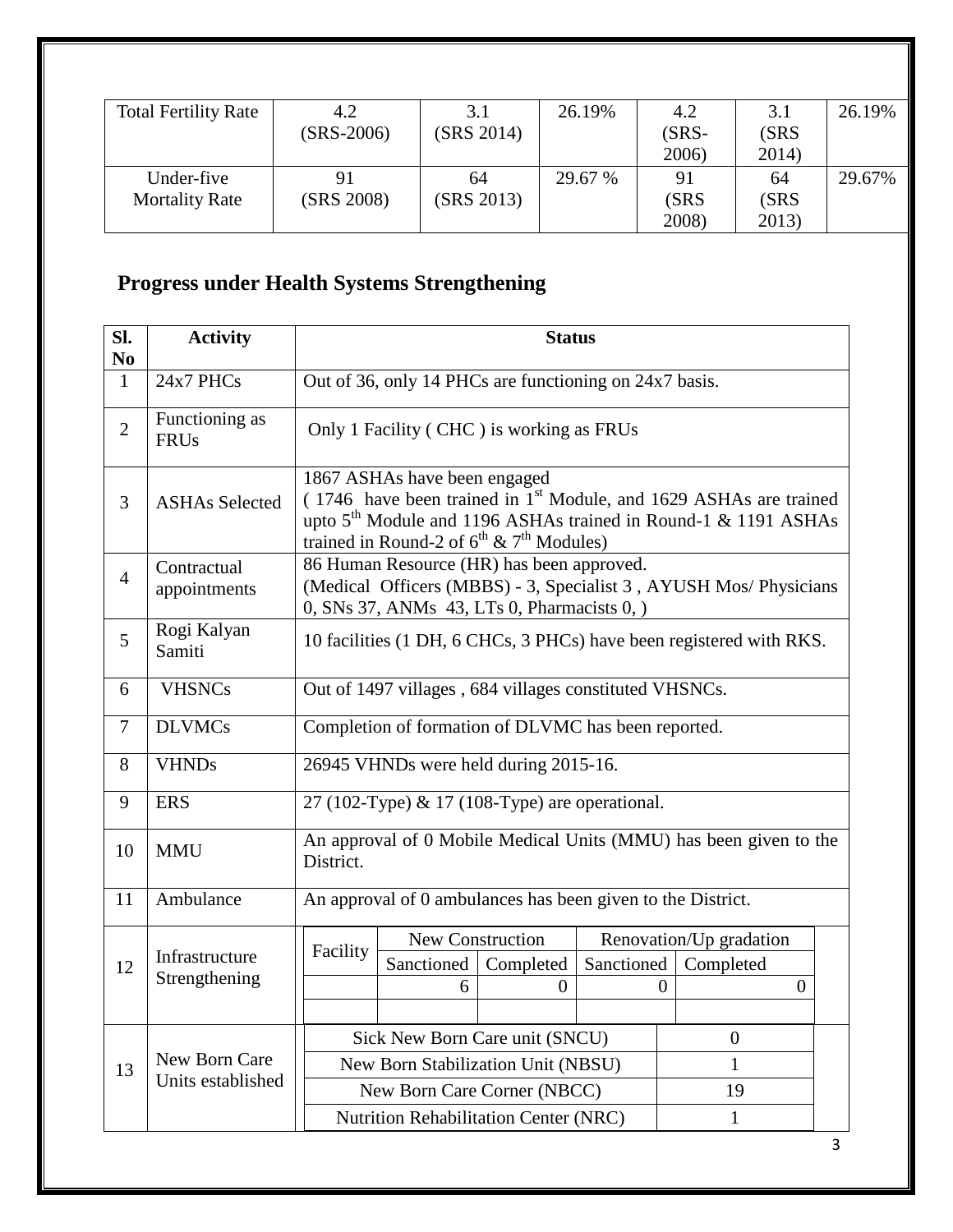| Year    | <b>Institutional Deliveries</b> | <b>JSY</b> beneficiaries |
|---------|---------------------------------|--------------------------|
| 2012-13 | 33599                           | 25675                    |
| 2013-14 | 32069                           | 23283                    |
| 2014-15 | 36593                           | 27100                    |
| 2015-16 | 34681                           | 25966                    |
| 2016-17 | 2114                            | 8681                     |

## **Physical Progress of Institutional Deliveries and JSY**

## **1. Funds Released under NRHM** (in crores)

| Year         | <b>Allocation</b> | Release* | <b>Expenditure</b> |
|--------------|-------------------|----------|--------------------|
| 2012-13      | 15.25             | 13.59    | 14.33              |
| 2013-14      | 16.52             | 14.78    | 17.31              |
| 2014-15      | 23.15             | 21.75    | 21.09              |
| 2015-16      | 25.57             | 22.83    | 18.02              |
| <b>Total</b> | 80.49             | 72.95    | 70.75              |

\*Release figures for the F.Y. 2015-16 are updated on 31.03.2016 and provisional.

#### **NUHM**

### **A. Demographic Profile (As per Census 2011):**

|                | Total Population (In lakhs)                            | 22.5     |
|----------------|--------------------------------------------------------|----------|
| 2              | Urban Population (In lakhs)                            | 2.79     |
| 3              | Urban Population as percentage of total population     | 13%      |
| $\overline{4}$ | Urban slum population (in lakhs)                       | 0.64     |
| 5              | Slum population as percentage of urban population      | 23%      |
| 6              | Number of Metro cities                                 | $\theta$ |
| 7              | Number of Million + cities $(> 10$ lakh population)    | 0        |
| 8              | Number of cities with 1 to 10 lakh population          |          |
| 9              | Number of towns with less than 1 lakh but more than 50 |          |
|                | thousand population                                    | $\Omega$ |
| 10             | Number of State HQs/District HQs which have population |          |
|                | between 50 thousand to 30 thousand                     | $\Omega$ |
| 11             | Total Eligible cities $(6+7+8+9+10)$                   |          |
| 12             | Total cities covered under NUHM till 2015-16           |          |